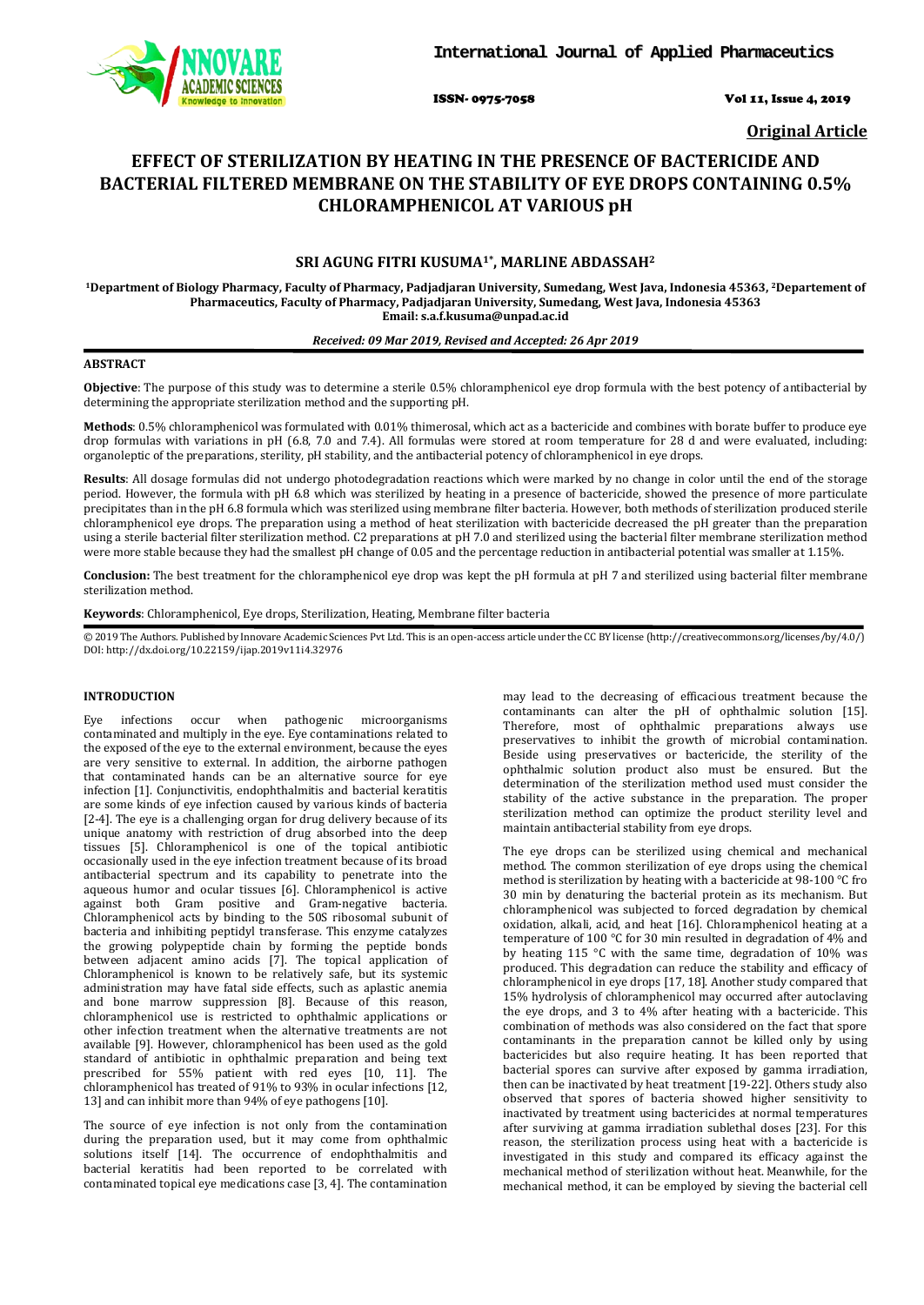using membrane filter. This sterilization method is used to sterilize a solution that is not heat resistant. The benefits of filter sterilization include the accuracy of filtering the solution in small amounts, the ability to effectively sterilize compounds that are not heat resistant, the equipment used is relatively cheap and can remove living and dead microbes and particles from solution [24]. Besides the heating effect, the stability of eye drops can also be affected by pH. Changes in pH can affect the rate of a chloramphenicol decomposition reaction. But the pH changes can be prevented by adding buffers and adjusting pH through the addition of acids or bases. In addition to maintaining chemical stability, the addition of buffers and pH regulation in eye drops can also reduce the discomfort feeling and increase the solubility of medicinal ingredients [25]. The stability of chloramphenicol eye drops can be improved by adding borate buffer to the pH stability of 7.0-7.5 [18, 25]. Therefore, the effect of different sterilization method was evaluated by measuring the antibacterial potency of 0.5% chloramphenicol in eye drop formula with optimizing the pH formula to determine the most stable eye drops formula.

## **MATERIALS AND METHODS**

#### **Materials**

Components of eye drops formula were consisted of chloramphenicol (PT. Cendo Indonesia®), thimerosal (PT. Cendo Indonesia®), boric acid (Merck®), sodium tetraborate (Merck®), and redistillata water (PT. Ikapharmindo Indonesia®). The growth media used in this study were Tryptone Soya Agar (TSA-Oxoid®), Fluid Tetrathionate Medium (FTM-Oxoid®), Trypticase Soy Broth (TSB-Pronadisa®), Sabouraud Dextrose Agar (SDA-Oxoid®), Pepton (Oxoid®) , and Mueller Hinton Agar (MHA-Oxoid® ). The tested bacteria used for sterility test were *Candida albicans* ATCC®10231 and *Bacillus subtilis* ATCC® 6633, meanwhile in the antibiotic potency test was *Escherichia coli* ATCC 25922, obtained from the Laboratory of Microbiology, Padjadjaran University, Indonesia. Indonesian Pharmacopoeia reference standard of chloramphenicol was used in a standard solution of 0.5% chloramphenicol in eyes drop preparation for the potency test.

#### **Eye drops formulation**

Chloramphenicol eye drops with different sterilization methods (formula  $B =$  heating with bactericidal and formula  $C =$  Sterile membrane filter bacteria) and each formula made in three pH variations using borate buffer ( $pH = 6.8$ ;  $pH = 7.0$  and  $pH = 7.4$ ). The details formula was performed in table 1. The mixing ingredients of 0.5% chloramphenicol eye drops were conducted in the Laminar Air Flow (LAF) room. After all the raw materials have been dissolved and mixed in a 150 ml beaker glass that has been calibrated for 100 ml, the initial pH check of the preparation was then carried out and then filtered with filter paper. The filtered solution was taken 5 ml of each using a syringe and then sterilized with sterile membrane filter bacteria and heating at a temperature of 98-100 °C for 30 min. After that, the sterilized eye drops were stored at room temperature for 28 d.

#### **Table 1: 0.5% Chloramphenicol eye drop formula**

| Composition              | Formula (%) |                |           |           |           |           |  |  |  |  |
|--------------------------|-------------|----------------|-----------|-----------|-----------|-----------|--|--|--|--|
|                          | <b>B1</b>   | B <sub>2</sub> | B3        | ιı        | C2        | C3        |  |  |  |  |
| Chloramphenicol          | 0.50        | 0.50           | 0.50      | 0.50      | 0.50      | 0.50      |  |  |  |  |
| 1.9% Boric acid          | 0.1805      | 0.171          | 0.149     | 0.1805    | 0.171     | 0.149     |  |  |  |  |
| 2.65% Sodium tetraborate | 0.01325     | 0.0265         | 0.0556    | 0.01325   | 0.0265    | 0.0556    |  |  |  |  |
| Thimerosal               | 0.01        | 0.01           | 0.01      | 0.01      | 0.01      | 0.01      |  |  |  |  |
| redistillata water       | Ad 100 ml   | Ad 100 ml      | Ad 100 ml | Ad 100 ml | Ad 100 ml | Ad 100 ml |  |  |  |  |
| pH                       | 6.8         | 7.0            | 7.4       | 6.8       | 7.0       | 7.4       |  |  |  |  |

Notes: B= sterilized using heating with a bactericide; C= sterilized using membrane filter; 1,2 and3= different pH

### **Medium preparation**

Preparation of all agar media used in this study was done in the same preparation procedure of weighing an amount of media according to the appendix which listed in the medium bottle. The weighed media, then dissolved in 500 ml aquadest in 1000 beaker glass, heated and stirred until it dissolved. The media solution was then sterilized using the autoclave [24].

#### **Microbial preparation for fertility, effectiveness and sterility test**

A loopful of each microbial colony was suspended in TSB (for *B. subtilis*) and SDB (For *C. albicans*), then incubated at 37 °C for 18 h (for *B. subtilis*) and 20-25 °C for 3 d (for *C. albicans*). The final microbial inoculum concentration was adjusted to 0.5 Mc Farland  $(1.5x10<sup>8</sup>cfu/ml)$  then diluted by each broth media to achieve 1 x 107cfu/ml**.** 0.5 McFarland solution was made by mixing a total of  $0.05$  ml of  $1\%$  BaCl $_2$  solution and 9.95 ml of  $1\%$  H $_2$ SO $_4$  solution, then shaken to homogenize the solution. The solution turbidity was measured spectroscopically at a wavelength of 530 nm by using distilled water as a blank.

The fertility test is purposed to ensure that the used media free from inhibitor substances that may inhibit the microorganism growth. *B. subtilis* was used as a bacterial indicator and *C. albicans* as fungal indicator. The *B. subtilis* inoculating media was incubated at 30-35 °C for 7 d, and the fungal medium was incubated at 20-25 °C for 3 d. This fertility test was performed after the standard dilution of microbial colonies for fertility testing. A volume of 1 ml cell suspension was poured into a sterile petri disk, then a total of 5 ml

tested medium was added. The media was allowed to solidify, then incubated at each incubation condition, as previously mentioned [26].

### **Media sterility test**

Sterile Tioglycolate and Soybean Casein media were incubated at 30- 35 °C for Tioglycolate and 20-25 °C for Soybean Casein for no less than 7d. The growth of bacteria or fungi was characterized by the presence of turbidity in the medium.

#### **Effectiveness test**

A total of 5 drops of eye drops preparation was put into two test tubes containing sterile tioglycolate media which had been inoculated with *B. subtilis*, then incubated at 30-35 °C for no less than 7 d. In two tubes containing Soybean Casein medium, *C. albicans* was inoculated and then added 5 drops of eyes drops preparations into the tubes and incubated at a temperature of 20-25 °C for no less than 7 d. The turbidity of the tested media was observed [26].

#### **Sterility test of eye drops**

**Media fertility test Sterility test** Sterility testing of each eye drop formula was conducted by direct inoculation method and carried out in the LAF room. A volume of 2 ml test preparation was dropped into each of 3 test tubes containing Tioglycolic media, then incubated at a temperature of 30-35 °C for no less than 14 d and the turbidity observed every day. The same procedure was also carried out in soybean casein media, but this medium was incubated at a temperature of 20-25 °C. In addition, positive, negative and sterility control of the media were made, which were incubated with the test media.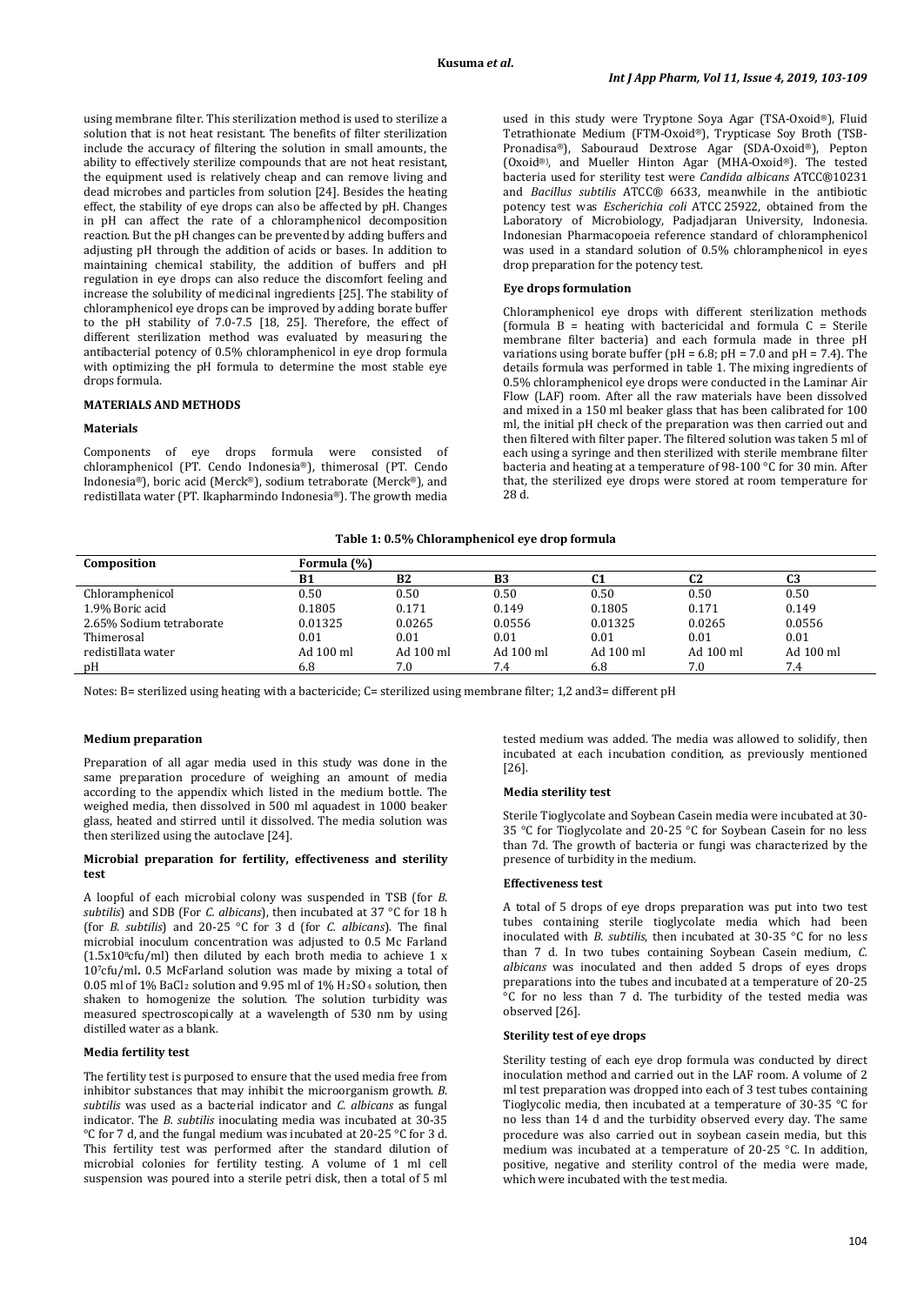### **Evaluation of eye drops**

All eye drops formulas were evaluated for the clarity, pH values and antibiotic potency test, with an observation time on days of 1,3,7,14,21 and 28 during storage.

#### **Clarity observation**

The clarity and the color change of all eye drops were observed visually during storage at room temperature.

## **pH**

pH of the prepared eye drops solution was measured by a pH meter.

#### **Preparation of microbial suspension for potency test**

One Ose of *E. coli* colony was taken and suspended in sterile MHB then incubated at 37 °C for 18 h. The final cell suspension concentration was adjusted to 0.5 Mc Farland (1.5x108 cfu/ml)**.** 0.5 McFarland solution was made by mixing a total of 0.05 ml of 1%  $BaCl<sub>2</sub>$  solution and 9.95 ml of  $1\%$   $H<sub>2</sub>SO<sub>4</sub>$  solution, then shaken to homogenize the solution. The solution turbidity was measured spectroscopically at a wavelength of 530 nm by using distilled water as a blank.

#### **Preparation of standard solution**

The potency test of chloramphenicol reference standard was done by agar diffusion method using 3+3 pattern. Reference standard of Chloramphenicol was accurately weighed of 25.0 mg and dissolved in ethanol and aquadest till the volume was 25 ml to achieve 1000 mg/ml of chloramphenicol. The solution, then diluted to obtain 3 standard solution with concentration of S1(25 µg/ml), S2 (50µg/ml) and S3 (100 µg/ml).

## **Preparation of sample solution**

Each formula of eye drops with different sterilization method was evaluated to determine the percentage of potency value during the storage time at room temperature. From each formula, a 20 ml of eyes drop was pippeted and diluted with aquadest into 100 ml volumetric flask, to obtain a concentration of 1000 mg/ml. The solution, then diluted to obtain 3 sample solution with concentration of U1(25 µg/ml), U2 (50µg/ml) and U3 (100 µg/ml).

#### **Potency test**

The potency test of chloramphenicol was conducted by the agar diffusion method using the perforator technique with a 3+3 dosage arrangement. A total of 20 µl *E. coli* suspension was suspended in MHA medium with a temperature of 45 °C, then the medium was homogenized and let the medium solidify at room temperature. The solid media were then perforated using perforator, thus 6 holes were present in the agar plate. Those holes were provided for sample and standard solution of chloramphenicol, each of 3 holes. Each hole was transferred with 50  $\mu$  of sample and standard solution of chloramphenicol and incubated for 18 h at 37 °C. The diameters of the inhibition zone were measured using a caliper.

#### **Statistical analysis**

The effect of different sterilization method was analyzed to determine its effect to the potency value in different pH solution using 2x3x5 factorial experimental design. The calculation can be seen in table 2.

#### **Table 2: Statistical analysis calculation**

| <b>Source of varians</b> | dk                |                         | Rjk                        | F cal  | <b>F</b> table         |
|--------------------------|-------------------|-------------------------|----------------------------|--------|------------------------|
| mean                     |                   | Ry                      | Ry                         |        | $F_{\alpha}$ (dk,60)   |
| M                        | $m-1$             | My                      | $My/m-1=M$                 | M/MP   | $F_{0.05 \, (dk, 60)}$ |
| P                        | $p-1$             | P <sub>V</sub>          | $Py/p-1=P$                 | P/E    |                        |
| H                        | h-1               | Hy                      | $Hy/h-1=H$                 | H/PH   |                        |
| MP                       | $(m-1)(p-1)$      | MP <sub>V</sub>         | $Mpy/(m-1)(p-1)=MP$        | MP/E   |                        |
| MH                       | $(m-1)(h-1)$      | MHy                     | $Mhy/(m-1)(h-1)=MH$        | MH/MPH |                        |
| PH                       | $(p-1)(h-1)$      | PHy                     | $Phy/(p-1)(h-1)=PH$        | PH/E   |                        |
| <b>MPH</b>               | $(m-1)(p-1)(h-1)$ | MPHy                    | $MPHy/(m-1)(p-1)(h-1)=MPH$ | MPH/E  |                        |
| mistake                  |                   | Ey                      | $Ey/mph(n-1)=E$            |        |                        |
| sum                      | mphn              | $\Sigma$ v <sup>2</sup> |                            |        |                        |

Notes: M= The effect of the sterilization method used in eye drops; P= Effect of pH variation; H= Effect of observation day; MP= Interaction effects between sterilization methods and pH variations; MH= Interaction effects between sterilization methods and observation days; PH= Interaction effects between variations in pH and observation days; MPH = Interaction effects between sterilization methods, variations in pH and observation days.

## **RESULTS AND DISCUSSION**

#### **Results of sterility, fertility and effectiveness test**

These tests were a series of steps with different purposes to evaluate the growth media to be used before the method of eyes drop sterilization was fully validated. The fertility test is important to ensure the ability of the media in supporting microbial growth [1]. The accurate and reproducible sterility

test results will obtain by the using of growth media with high quality [27]. The sterility test is purposed to exhibit that the eye drop product is sterile. Meanwhile, the effectiveness test was aimed to demonstrate that the active ingredients in an eye drops did not provide antimicrobial activity against contaminants, so it can be ascertained that the sterility of the media was the result of the mechanism of the used sterilization methods.

The results of these tests were shown in table 3.

| Day of observation | <b>Sterility test</b> |  | <b>Fertility test</b> | <b>Effectiveness test</b> |  |
|--------------------|-----------------------|--|-----------------------|---------------------------|--|
|                    |                       |  |                       |                           |  |
|                    |                       |  |                       |                           |  |
|                    |                       |  |                       |                           |  |
|                    |                       |  |                       |                           |  |
|                    |                       |  |                       |                           |  |
|                    |                       |  |                       |                           |  |
|                    |                       |  |                       |                           |  |
|                    |                       |  |                       |                           |  |

Notes: B= *B. subtilis*; C= *C. albicans*; (+) = turbid; (-) = clear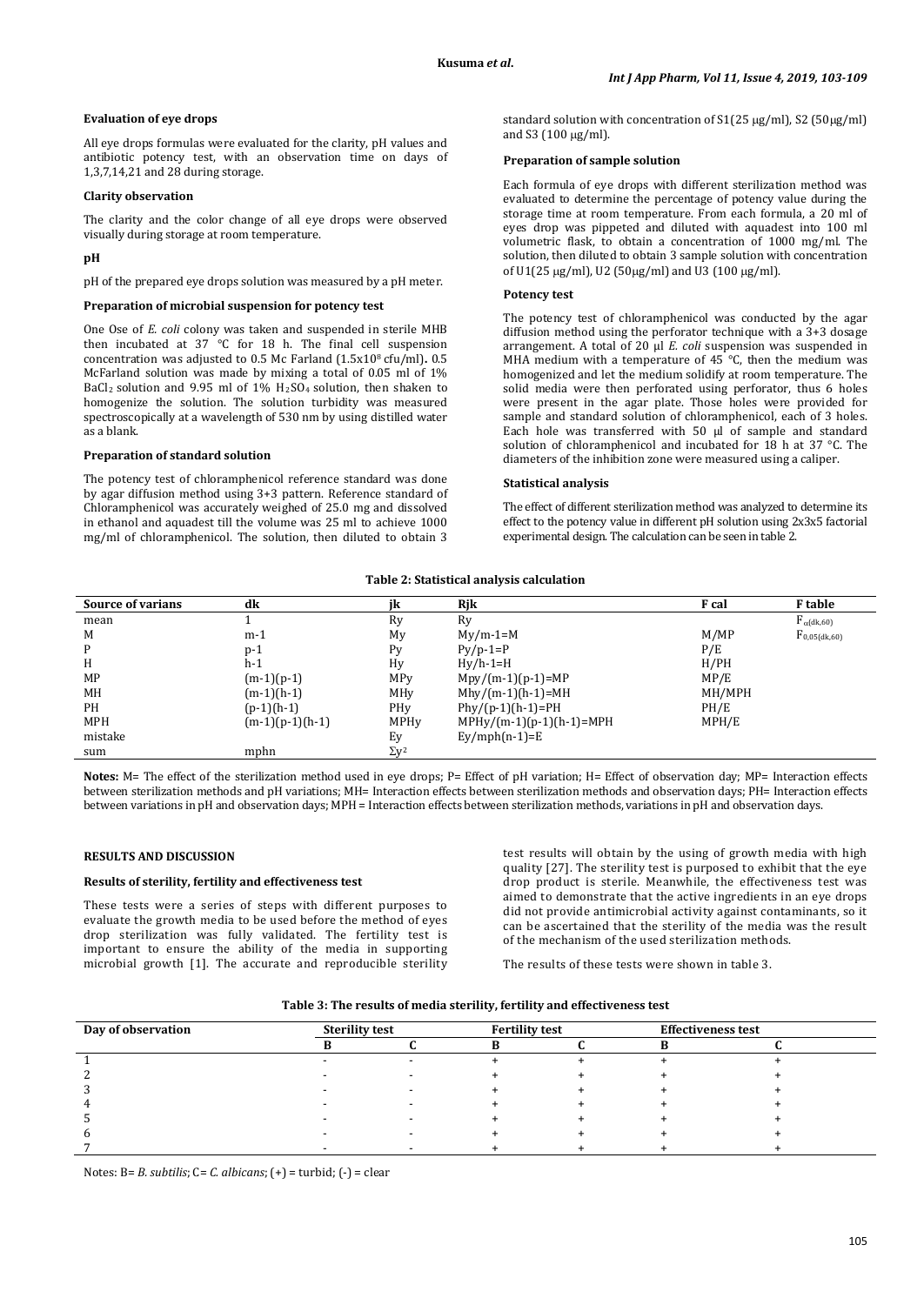Based on the results of the fertility test, all media to be used for the sterility test of 0.5% chloramphenicol eye drop were defined as high-quality media, because it can support the growth of the tested microbial colonies. From the media sterility test, no microbial colony was a presence in all the tested media. This implied that the tested media were sterile. The sterility of the media was also supported by the result of effectiveness test that resulted in the growth of *B. subtilis* and *C. albicans*, even they were inoculated in the media containing eye drops with chloramphenicol as its active agent. Thus, it could be concluded that all the media were appropriate for the sterility test of eye drops.

### **Sterility test results of eye drops**

All the eyes drops formulations were found to be sterile in both sterilization methods. The results were displayed in table 4. The sterilization method of heating was done by adding bactericidal substances to the preparation with a certain concentration and heated at a temperature of 98-100 °C for 30 min. Thus, this method can be used as a substitute for the sterilization method using an autoclave that requires a higher heating temperature, which is 121 °C for 15 min. For the preparation of the eye drop solution, bactericides which may be used are benzalkonium chloride 0.1%, chlorhexidine, or thimerosal are used as substitutes for phenyl mercury. In selecting bactericidal substances, toxicity and

compatibility with substances in the preparation must be considered and no interaction with the container [28]. In this study, thimerosal was served as the bactericide to against the contaminants before and after the sterilization process, especially the probable contamination that will occur during the product storage and use. The eye drop sterility was required to be maintained during the period of use [29]. This bactericide is an important substance to be formulated in the eye drops, because the contamination may lead to product degradation thus allowing pathogens to grow and cause eye infections [30]. Therefore, protection of the product, an especially sterile product like an eye drops is essential to improve the product against the opportunistic contamination effects by using appropriate preservatives. Thimerosal is one of common preservative, use in eye drops preparation. Meanwhile, the sterilization method using bacterial filter membrane is used to sterilize a solution that is unstable heat. The benefits of this sterilization method are filtering the solution in small amounts effectively, the used equipment is relatively cheap and can remove particles, living and dead microbes from solution. The disadvantages of this method include certain filters that allow the absorption of several active compounds and give basicity to the solution during the filtration process and the possibility of damage to the filter form which causes the filtering results not to be sterile. In addition, filtering with large volumes will require a longer time than using the other sterilization method [24].

#### **Table 4: Sterility test results of eye drops**

| Day of observation | <b>CM</b> |   | NC                       |                          | <b>PC</b> |           | $B_1$                    |                          | B <sub>2</sub>           |   | $B_3$     |   | C <sub>1</sub>           |   | C <sub>2</sub>           |                          | C <sub>3</sub> |   |
|--------------------|-----------|---|--------------------------|--------------------------|-----------|-----------|--------------------------|--------------------------|--------------------------|---|-----------|---|--------------------------|---|--------------------------|--------------------------|----------------|---|
|                    | Bs        | F | Bs                       | F                        | <b>Bs</b> | F         | <b>Bs</b>                | F                        | Bs                       | F | <b>Bs</b> | F | Bs                       | F | Bs                       | F                        | <b>Bs</b>      | F |
|                    | -         |   | $\overline{\phantom{a}}$ | $\overline{\phantom{a}}$ | $+$       | $\ddot{}$ | $\overline{\phantom{a}}$ |                          | $\overline{\phantom{a}}$ |   |           | ۰ |                          |   | $\overline{\phantom{a}}$ | -                        |                |   |
| 2                  |           |   |                          |                          | $\ddot{}$ | $\ddot{}$ |                          |                          |                          |   |           |   |                          |   |                          |                          |                |   |
| 3                  |           |   |                          | $\overline{\phantom{a}}$ | $\ddot{}$ | $\pm$     | $\overline{\phantom{0}}$ |                          |                          |   |           |   |                          |   |                          |                          |                |   |
| 4                  |           |   |                          | $\overline{\phantom{a}}$ | $\ddot{}$ | $\ddot{}$ | $\overline{\phantom{0}}$ |                          |                          |   |           |   |                          |   |                          |                          |                |   |
| 5                  | -         | - |                          | $\overline{\phantom{a}}$ | $+$       | $+$       | $\overline{\phantom{a}}$ | $\overline{\phantom{a}}$ |                          |   |           | ٠ | $\overline{\phantom{0}}$ | - | $\overline{\phantom{a}}$ | $\overline{\phantom{a}}$ |                |   |
| 6                  |           |   |                          | $\overline{\phantom{a}}$ | $+$       | $\ddot{}$ | $\blacksquare$           |                          |                          |   |           |   |                          |   |                          |                          |                |   |
| 7                  |           |   |                          | ٠                        | $\ddot{}$ | $\ddot{}$ | $\overline{\phantom{a}}$ |                          |                          |   |           |   |                          |   |                          |                          |                |   |
| 8                  |           |   |                          | $\overline{\phantom{a}}$ | $\ddot{}$ | $\ddot{}$ | $\overline{\phantom{a}}$ |                          |                          |   |           |   |                          |   |                          |                          |                |   |
| 9                  |           |   |                          | $\overline{\phantom{a}}$ | $\ddot{}$ | $\ddot{}$ | $\overline{\phantom{0}}$ |                          |                          |   |           |   | $\overline{\phantom{0}}$ |   |                          |                          |                |   |
| 10                 |           |   |                          | $\overline{\phantom{a}}$ | $+$       | $\ddot{}$ | $\overline{\phantom{0}}$ |                          |                          |   |           |   |                          |   |                          |                          |                |   |
| 11                 |           |   |                          |                          | $\ddot{}$ | $^+$      |                          |                          |                          |   |           |   |                          |   |                          |                          |                |   |
| 12                 |           |   |                          | $\overline{\phantom{a}}$ | $+$       | $\pm$     | $\overline{\phantom{a}}$ |                          |                          |   |           |   |                          |   |                          |                          |                |   |
| 13                 |           |   |                          | $\overline{\phantom{a}}$ | $\ddot{}$ | $\ddot{}$ | -                        |                          |                          |   |           |   |                          |   |                          |                          |                |   |
| 14                 |           |   |                          | $\overline{\phantom{a}}$ | $+$       |           |                          |                          |                          |   |           |   |                          |   |                          |                          |                |   |

Notes: CM= control media; NC= negative control; PC= positive control; B= sterilized using heating with a bactericide; C= sterilized using membrane filter; Bs=bacteria; F= fungi; 1,2 and 3= different pH;  $(+)$  = turbid;  $(-)$  = clear

### **Clarity**

The appearance of the eyes drops formulas of the both sterilization methods were analyzed. There was no change in color during the storage time. The results were shown in table 5. This implied that chloramphenicol did not undergo photodegradation reactions. The indication of the occurrence of this photodegradation reaction can be seen by the change in color of the solution from colorless to yellow until it formed a yellow-orange precipitate. But preparations  $B_1$  and  $C_1$  showed the presence of precipitates after 28<sup>th</sup> d of storage time. The precipitations occurred were estimated as hydrolytic degradation compounds from chloramphenicol due to the effect of pH and heating. Another study reported that a lower pH increasing degradation of chloramphenicol and the highest degradation efficiency was achieved at pH 2.96 [31]. The precipitate formed on  $B_1$  preparations was greater than  $C_1$  preparation. This showed in the same pH, the heating process in the sterilization method can accelerate the hydrolytic degradation reaction of chloramphenicol.

| Table 5: Clarity observation results |
|--------------------------------------|
|                                      |

| Day of observation | Color and sediment formation of the eyes drop |                       |                |        |                       |          |  |  |  |
|--------------------|-----------------------------------------------|-----------------------|----------------|--------|-----------------------|----------|--|--|--|
|                    | D 1                                           | B <sub>2</sub>        | B <sub>3</sub> |        |                       | u        |  |  |  |
|                    | $-ccl$                                        | $ (cl$                | $ (c)$         | $ cl$  | $  c $                | $ (cl)$  |  |  |  |
|                    | $- c $                                        | $ \lceil$ cl $\rceil$ | $ (c)$         | $ cl$  | $ cl$                 | $ (cl)$  |  |  |  |
|                    | $ (cl$                                        | $ cl$                 | $ (c)$         | $ cl$  | $ \left[$ c $\right]$ | $ (cl)$  |  |  |  |
| 14                 | $ [$ cl]                                      | $ (cl)$               | $ (cl$         | $ cl$  | $ \left[$ c $\right]$ | $-$ (cl) |  |  |  |
| 28                 | $++$ $cl$                                     | $ cl$                 | $ (c)$         | $+(c)$ | -(cl`                 | $-(cl)$  |  |  |  |

Notes: B= sterilized using heating with a bactericide; C= sterilized using membrane filter; 1,2 and3= different pH, cl=colorless;  $\{\cdot\}$  = precipitate absence; (+) = precipitate presence.

#### **pH stability**

The pH of the eyes drops formulation is very important mainly to prevent eye discomfort or pain after the eye drops used. In eyes

drops formulation, the pH value must be considered to rely on the acceptable range of eye pH. The optimum pH for eye drops is 7.4 that equals tear fluid pH range, but other studies mentioned that the pH range of 4–8 was the normal pH of the eyes and the pH of an eye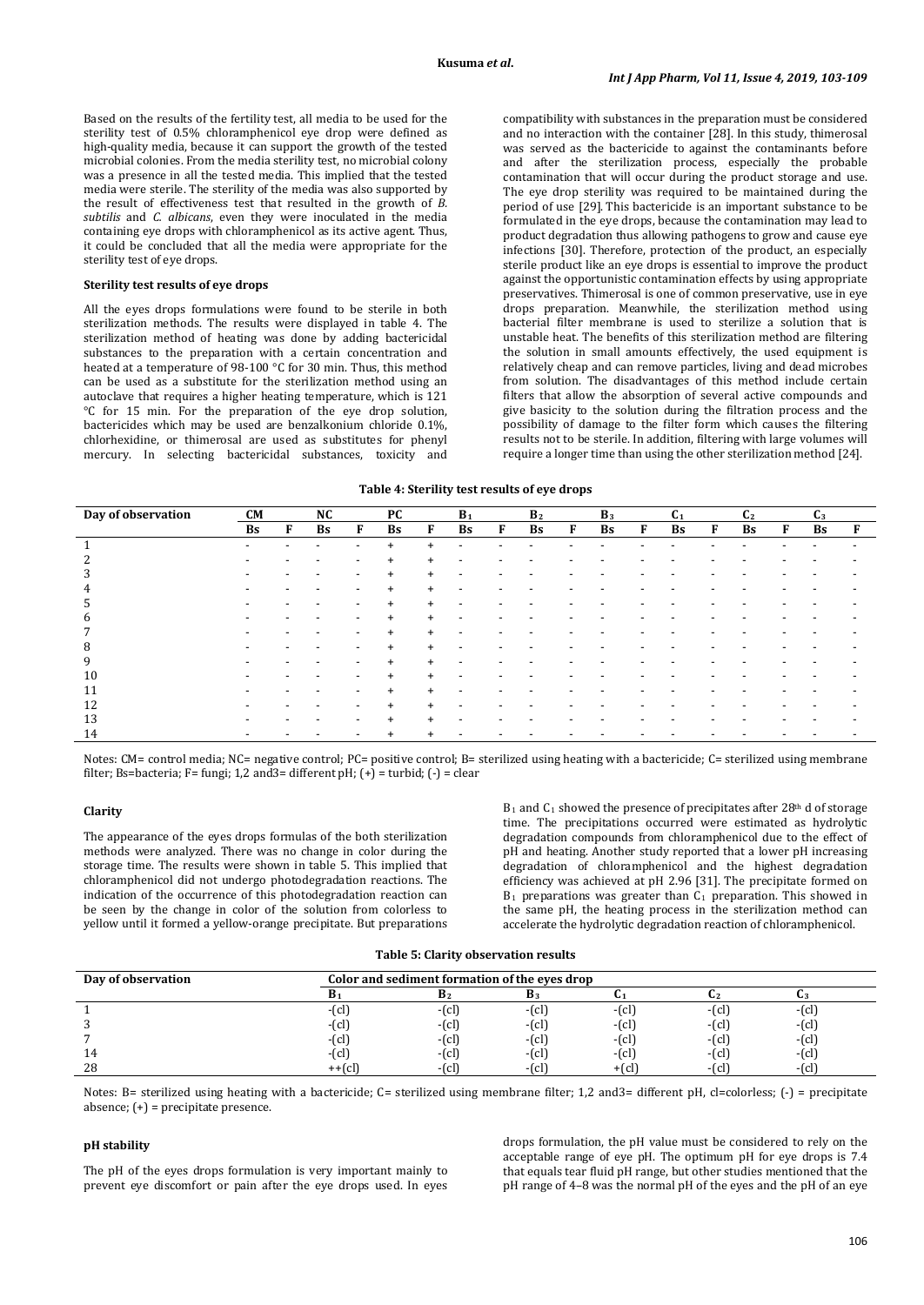between pH 5.5-11.4 can still be accepted [32, 33]. The pH incompatibility in eyes may cause irritation and the drug bioavailability decreased because the tearing was increased [32]. Thus, the pH of eye drops must be adjusted to comply with the range of suitable pH for the eyes [34]. In addition, the different pH of eye drops effected the stability of the active substance. A lower pH of preparations containing chloramphenicol made the increasing of chloramphenicol degradation [31]. Therefore, pH of eye drops containing chloramphenicol was formulated in variations of pH in the range of 6.8-7.4 to determine the compatible pH value of the eyes drop. The pH stability of each formula with different sterilization method was shown in table 6 and fig. 1.

## **Table 6: pH stability**

| Day of observation |                |                |                |      |      |      |
|--------------------|----------------|----------------|----------------|------|------|------|
|                    | B <sub>1</sub> | B <sub>2</sub> | B <sub>3</sub> |      | U2   | U3   |
|                    | 6.80           | 7.08           | 7.41           | 6.80 | 7.08 | 7.41 |
|                    | 6.78           | 7.07           | 7.39           | 6.80 | 7.08 | 7.40 |
|                    | 6.77           | 7.04           | 7.37           | 6.79 | 7.06 | 7.37 |
|                    | 6.74           | 7.04           | 7.36           | 6.77 | 7.05 | 7.35 |
| 14                 | 6.72           | 7.03           | 7.33           | 6.74 | 7.04 | 7.34 |
| 28                 | 6.70           | 7.01           | 7.32           | 6.71 | 7.03 | 7.33 |

Notes: B= sterilized using heating with a bactericide; C= sterilized using membrane filter; 1,2 and3= different pH



**Fig. 1: pH stability results**

Based on the data in table 6 and fig. 1, it can be seen that all preparations have decreased in pH value. But, the pH decreasing of the eye drops which sterilized using heating with bactericide were greater than using a sterile bacterial filter membrane sterilization method. The longer the storage time, the price of the pH of the dosage will decrease even though the preparation has been added to borate as a pH stabilizer, but in reality the values of pH decreased after storage for 28 d. These could be caused by the hydrolysis of chloramphenicol during storage as reported in another study that the stability of chloramphenicol was independent of pH between 4 to 6.2, and it was susceptible to hydrolysis in aqueous media [35]. From the data above, it can be seen that C2 preparations at pH 7.0 and sterilized using the bacterial filter sterilization method are more stable because they had the smallest pH change of 0.05. However, all pH of eyes drops formulas from both sterilization methods still complies the acceptable pH of the eye drops.

#### **Potency test results**

Stability of drug is a great importance factor that must be considered for its efficacy. The antibiotic effectiveness is described in the terms of potency value, thus, the accurate measurement of antibiotic potency is a critical step to ensure the antibiotics quality [36]. A mild change in the concentration of active components in preparations containing antibiotic may have impact in actual efficacy and contributed in the resistance cases [37, 38]. Therefore, quantification of chloramphenicol in these eye drop preparations was very important. Based on the data in table 7 and fig. 2, it can be concluded that the C2 preparations, which were formulated at pH 7.0 and sterilized using the bacterial filter membrane sterilization method, were more stable because the potential reduction percentage was smaller than the other formulas.

#### **Table 7: Potency test results**

| Day of observation |       | Potency (%)    |       |       |       |       |  |  |  |  |
|--------------------|-------|----------------|-------|-------|-------|-------|--|--|--|--|
|                    | D,    | B <sub>2</sub> | D3    | u1    |       |       |  |  |  |  |
|                    | 97.72 | 98.86          | 98.17 | 97.50 | 98.63 | 98.40 |  |  |  |  |
| 3                  | 96.38 | 97.72          | 97.50 | 96.38 | 98.62 | 98.17 |  |  |  |  |
| ∍                  | 97.72 | 97.50          | 96.82 | 93.97 | 98.40 | 97.28 |  |  |  |  |
| 14                 | 90.57 | 96.82          | 94.62 | 90.57 | 97.72 | 95.71 |  |  |  |  |
| 28                 | 88.31 | 96.61          | 94.40 | 89.33 | 97.50 | 95.94 |  |  |  |  |

Notes: B= sterilized using heating with a bactericide; C= sterilized using membrane filter; 1,2 and3= different pH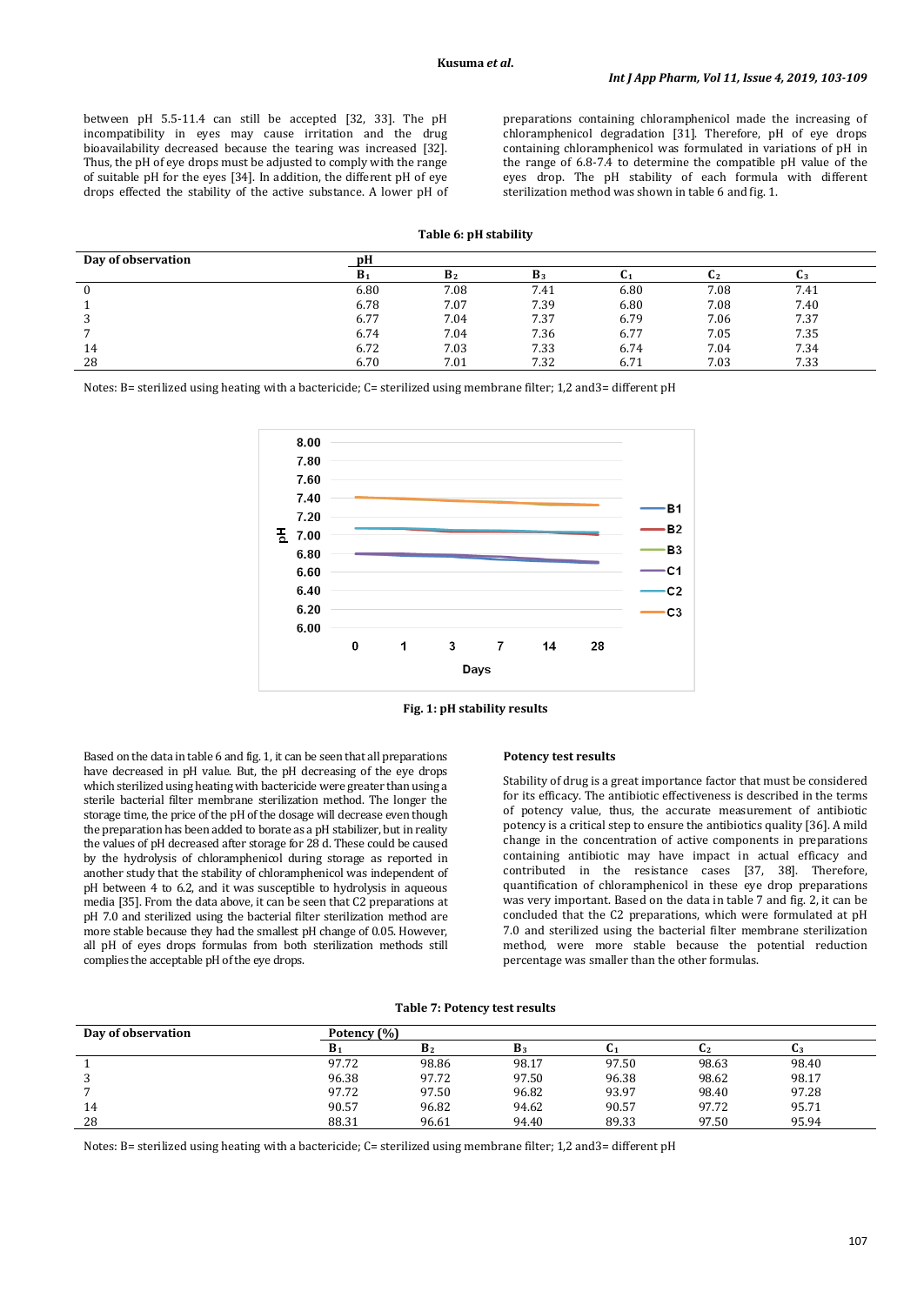

**Fig. 2: Potency stability results**

#### **Statistical analysis result**

This statistical analysis was aimed to determine the effect of sterilization methods and variations in the pH of the eyes drops preparation on the stability of chloramphenicol potency. Statistical testing using 2x3x5 factorial experimental design with the assumption that the model used is a mixed model with two factor levels of the sterilization method (sterilization method B which is heating with

bactericidal addition at certain temperature and C method sterilization using bacterial filter membrane), three levels of variation pH (pH 6. 80; pH 7.0 and pH 7.4) and five observational day factor levels  $(1, 3, 7, 7)$ 14 and 28 d). The results of statistical testing using the 2x3x5 factorial experimental design can be seen in table 8. From these results, it can be concluded that there was a difference in the chloramphenicol potency due to variations in pH during storage time, while for other factors did not indicate an effect on potency difference.

**Table 8: Statistical analysis result**

| <b>Source of varians</b> | dk | iК         | <b>RIK</b> | F cal  | <b>F</b> table             |
|--------------------------|----|------------|------------|--------|----------------------------|
| mean                     |    | 833332.600 | 833332.600 |        | ${\bf F}_{\alpha}$ (dk,60) |
| M                        |    | 0.013      | 0.013      | 0.001  | 4.00                       |
| P                        |    | 220.214    | 110.107    | 11.624 | 3.15                       |
| H                        | 4  | 248.711    | 62.178     | 4.245  | 2.53                       |
| MP                       |    | 20.432     | 10.216     | 1.079  | 3.15                       |
| MH                       | 4  | 6.136      | 1.534      | 0.416  | 2.53                       |
| PH                       | 8  | 117.175    | 14.647     | 1.546  | 2.10                       |
| <b>MPH</b>               | 8  | 29.515     | 3.689      | 0.389  | 2.10                       |
| mistakes                 | 60 | 568.340    | 9.472      |        |                            |
| Sum                      | 90 | 834543.100 |            |        |                            |

#### **CONCLUSION**

In conclusion, variations in the sterilization method did not give a significant difference in the efficacy of chloramphenicol. In contrast, the variation in pH gives a significant difference in the chloramphenicol potency during storage. Based on the results, the most stable formula for chloramphenicol eye drops was the preparation at pH 7.0 and sterilized using a bacterial filter membrane.

#### **ACKNOWLEDGMENT**

The authors are thankful to Nina Karlina for the contributions to carry out this study.

## **AUTHORS CONTRIBUTIONS**

All the author have contributed equally

## **CONFLICT OF INTERESTS**

Declared none

### **REFERENCES**

- 1. Kusuma SAF, Hendriani R, Genta A. Antimicrobial spectrum of red piper betel leaf extract (*Piper crocatum* Ruiz and Pav) as natural antiseptics against airborne pathogens. J Pharm Sci Res 2017;9:583-7.
- 2. Jithan AV, Krishna MC, Vimaladevi M. Development and evaluation of a chloramphenicol hypertonic ophthalmic solution. Indian J Pharm Sci 2008;70:66-70.
- 3. Templeton WC, Eiferman RA, Snyder JW, Melo JC, Raff MJ. keratitis transmitted eyedroppers. Am J Ophthalmol 1982;93 :723–6.
- 4. Schein OD, Wasson PJ, Boruchoff SA, Kenyon KR. Microbial keratitis associated with contaminated ocular medications. Am J Ophthalmol 1988;105 :361–5.
- 5. Saxena P, Kushwaha SKS. Temperature sensitive ophthalmic hidrogels of levofloxacin hemihydrate with enhanced solubility and prolonged retention time. Int J Pharm Pharm Sci 2013;5:877-83.
- 6. De Souza MVN. [Promising drugs against tuberculosis. Recent](http://www.ncbi.nlm.nih.gov/pubmed/18221132)  [Pat Antiinfect Drug Discovery](http://www.ncbi.nlm.nih.gov/pubmed/18221132) 2006;1:33-44.
- 7. Schwarz S, Kehrenberg C, Doublet B, Cloeckaert A. Molecular basis of bacterial resistance to chloramphenicol and florfenicol. FEMS Microbiol Rev 2004;28:519-42.
- 8. Lam RF, Lai JS, Ng JS, Rao SK, Law RW, Lam DS. Topical chloramphenicol for eye infections. Hong Kong Med J 2002;8:44-7.
- 9. Zuorro A, Fidaleo M, Fidaleo M, Lavecchia R. Degradation and antibiotic activity reduction of chloramphenicol in aqueous solution by UV/H2O2 process. J Environ Manag 2014;133:302-8.
- 10. Buckley SA. Survey of patients taking topical medication at their first presentation to eye casualty. Br Med J 1990;300:1497-8.
- 11. Kirkness CM, Seal DV, Hay J. Topical chloramphenicol: use or abuse? Eye 1995;9:7-8.
- 12. Hall AV, Das SS, Tabaqchali S. Is it time to stop using chloramphenicol on the eye? Risk is low in short courses [Letter]. Br Med J 1995;311:450-1.